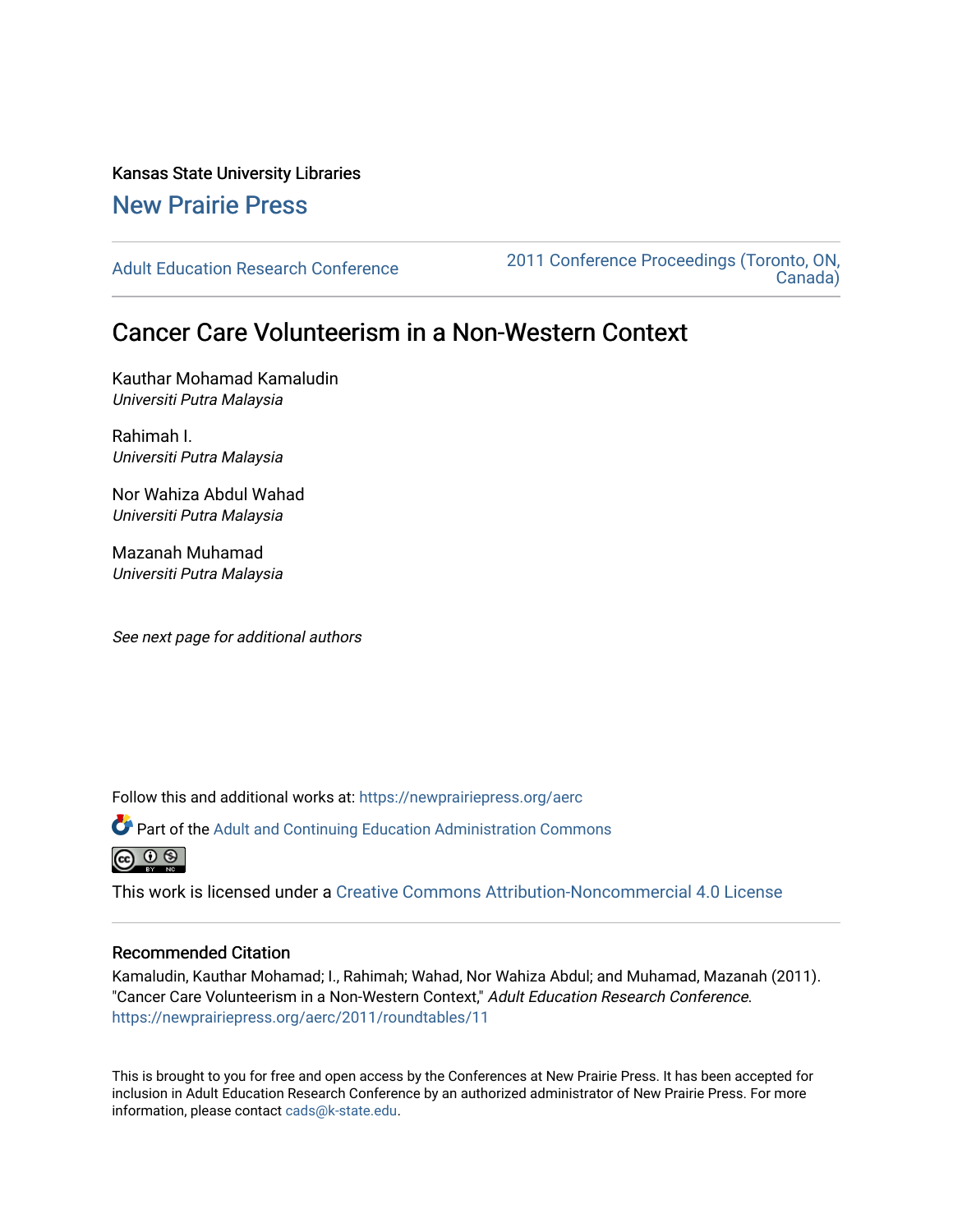## Author Information

Kauthar Mohamad Kamaludin, Rahimah I., Nor Wahiza Abdul Wahad, and Mazanah Muhamad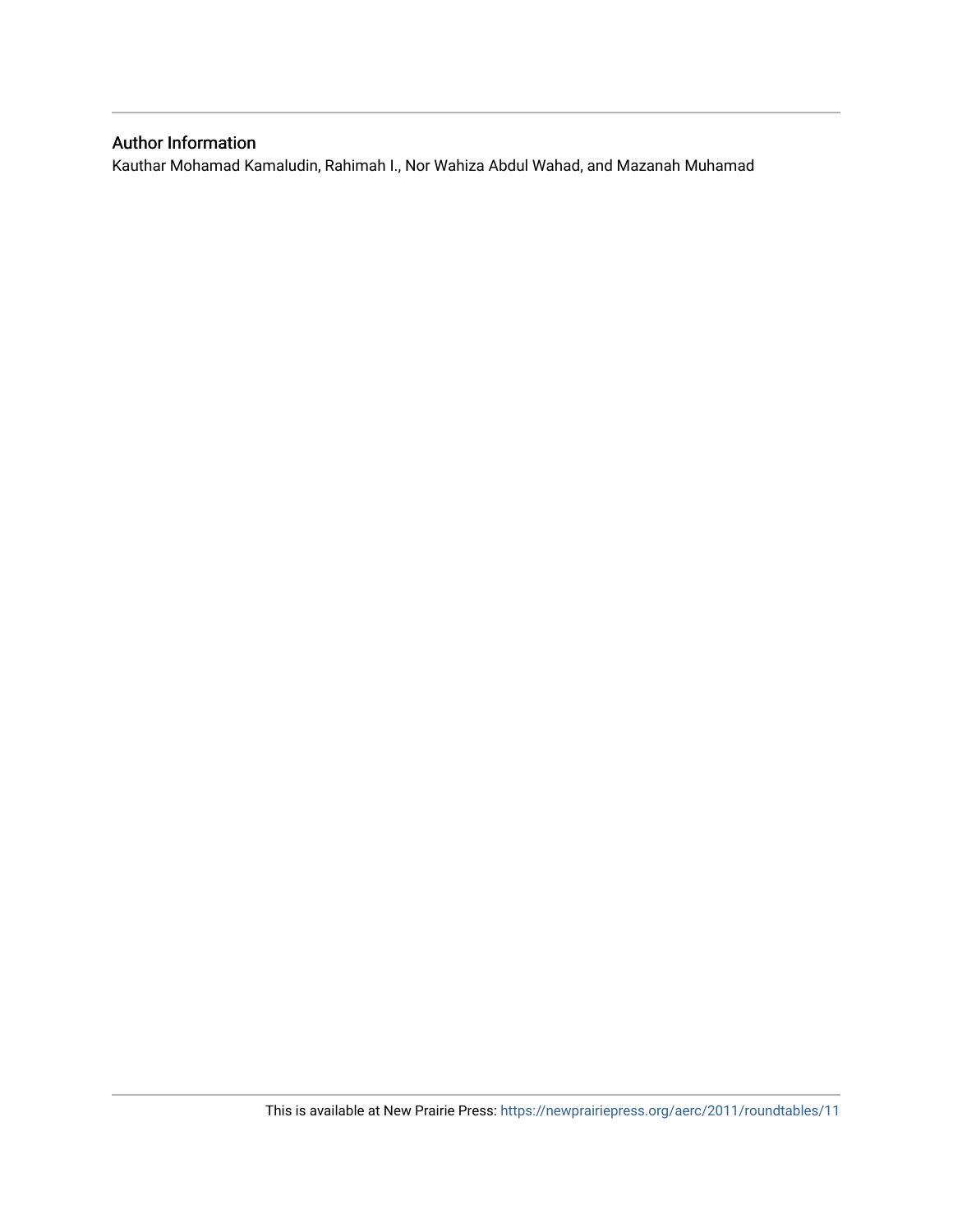## **Cancer Care Volunteerism in a Non-Western Context**

Kauthar Mohamad Kamaludin, Rahimah, I., Nor Wahiza Abdul Wahad, & Mazanah Muhamad Universiti Putra Malaysia, Malaysia

*Keywords*: cancer care, volunteerism, competency

**Abstract:** The purpose of this study is to profile the cancer care volunteer in Malaysia in Malaysia and identify the competency level. The data were collected using a survey questionnaire. A total of 144 registered cancer-care volunteers from various cancer support groups in Klang Valley were interviewed. With regards to competency, most respondents have a medium level for most of the skills required for the volunteers. This study points to the needs for culturally appropriate "hands on" training programs for cancer care volunteers to function more effectively.

#### **Introduction**

Cancer is a health challenge worldwide (UICC, 2010). It is the second leading cause of death in Malaysia (Malaysian Cancer Statistic, 2006). Volunteerism is seen an important component for the National Cancer Control Program that emphasizes on optimizing the use of available resources, and promoting active community participation (Lim, 2002). Nevertheless, in Malaysia there have been persistent complaints of a dearth of volunteers (Bahari, 2009) and waning interest in volunteering (Hashim, 2003). The decline in people and in the interest to volunteer may be a case of misinterpretation of what volunteerism means and how it is portrayed in this particular context. As a case in point, the word 'borantia' or a volunteer became a newly constructed social reality after the 1995 great earthquake in Japan (Atsumi, 2001).The spirit of volunteerism among the Malays was said to be embodied in the community practice of 'gotongroyong' (Uttam Singh, Sail, Abu Samah, Shah & Lumayag, 2005) that means teamwork (Gilligan, 1998).With modernization and international aid for volunteer organizations, the concept of volunteerism and voluntary work were typically used in the context of service to society through therapeutic and managerial skills. In the cancer context, who volunteer to assist patients or organization responsible for cancer supportive care? Can they function effectively? Thus, the objective of this study is to profile the cancer care volunteer in Malaysia and identify their competency level.

#### **Methodology**

A quantitative data were collected using a survey questionnaire. A total of 144 registered cancer-care volunteers from various cancer support groups in the capital city and vicinity were sampled using multi-stage procedure and interviewed. The survey instrument was developed from literature and feedback from four focus group discussion on a total of 26 cancer care volunteers. From the process, 20 essential skills were identified. Respondents surveyed were asked to report the level of skills (on a Likert scale of  $1 =$  "strongly not skillful" to  $5 =$  "strongly" skillful") they brought to the support group. Descriptive analysis and Pearson Correlation were used to analyze the data.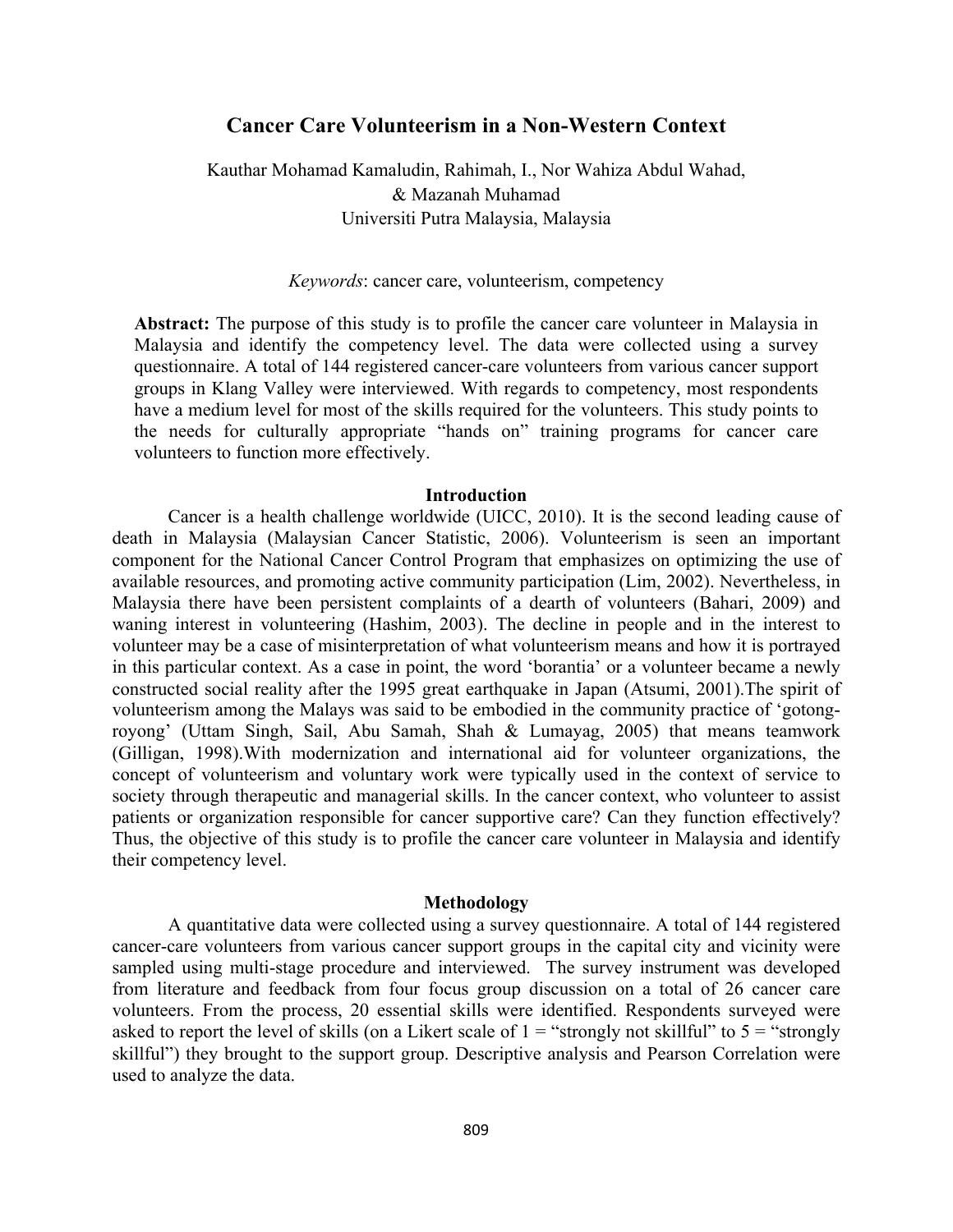#### **Findings**

Majority of the cancer supportive care volunteers were female, middle aged adults, married, completed secondary education (high school), work full-time, employed in private sector, and held management positions. They are of different ethnic composition; 40.6% Malays, 39.2% Chinese, and 12.6% Indian, reflecting Malaysian heterogeneity. With regards to competency, most respondents have an average level (mean=3.11, s.d=0.67) for most of the skills required for the volunteers. Out of the 20 skills identified, the top three were able to drive, visit patients in hospital and giving public education and awareness while the three lowest skills were web development and maintenance, fundraising, and emergency help/ first aid. Their skills seem to be associated with their cancer experiences (as survivors / care givers) ( $r= 0.235$ ,  $\rho$  $=0.005$ ).

#### **Discussion & Implication**

The finding is congruent with earlier research such as women and married were highly involved in voluntary work (Lindenmeir, 2008; Warburton & Crosier, 2001). Some of the skills such as fundraising, visit home, visit hospital and organize recreational activities were common elsewhere for example in America (Hager, Rooney and Pollak, 2002), in Australia (Ryan, Kaplan& Grese, 2000). Some of the identified skills were unique from Malaysia such as able to drive and web development maintenance. This calls for culturally appropriate "hands on" training programs for cancer care volunteers. Such educational program is hardly available in the country. Further, as practice elsewhere, the trained volunteer need to be accredited before undertaking direct patient support roles such as handling emotional issues, and communication. In other words, organizations can empower volunteers by providing them appropriate learning experience.

From the roundtable discussion on the study we hope to get input to these questions; (1) what are findings or experiences on similar issues elsewhere? (2) what is the link between context/culture and volunteerism? (3) besides the skills identified in the study, what other elements should be included in a culturally appropriate training program for cancer care volunteers?

### **Reference**

Atsumi, T. *(*2001*). Borantia No Chi [Wisdom of Volunteers]*. Osaka: Osaka University Press (in Japanese).

Bahari, A. (2009). Dewan Masyarakat

Gilligan, B. (1998). Voices & Values Citizenship in Asia. Asia Education Foundation.

Hashim, M.A. (2003). *Recruiting and Retaining Volunteers*. Himophilia Organization Development. No 3

Hager, M., Rooney, P., & Pollak, P. (2002). International Journal of Nonprofit and Voluntary Sector Marketing.Vol. 7 No. 4, 2002, pp. 311–324.

International Union Against Cancer (UICC) (2010). Global Cancer Control.